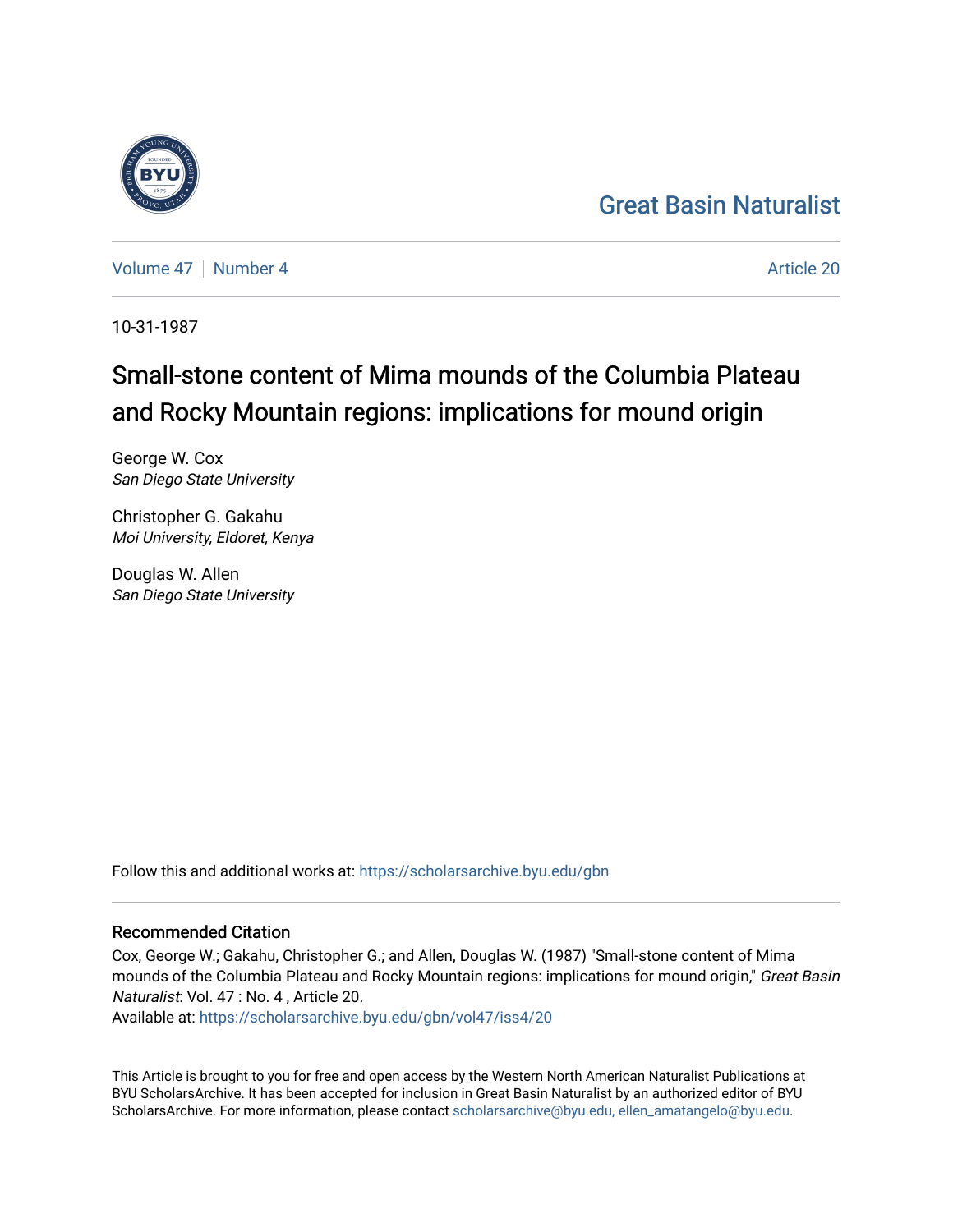#### SMALL-STONE CONTENT OF MIMA MOUNDS OF THE COLUMBIA PLATEAU AND ROCKY MOUNTAIN REGIONS: IMPLICATIONS FOR MOUND ORIGIN

#### George W. Cox<sup>1</sup>, Christopher G. Gakahu<sup>2</sup>, and Douglas W. Allen<sup>1</sup>

ABSTRACT.—Mima moundfields were investigated at the Lawrence Memorial Grassland Preserve, located on the Columbia Plateau in southern Wasco County, Oregon, and at three locations in the San Luis Valley and Sangre de Cristo Mountains, southern Colorado, to test the alternative hypotheses of mound origin by erosion, frost action, and soil translocation by geomyid pocket gophers. The concentrations of two size classes of small stones, gravel (8-15 mm diameter) and pebbles (15-50 mm diameter), were sampled along mound-to-intermound transects and at different depths within the mounds. Numbers and masses of small stones per unit soil volume increased from intermounds to mound tops at the Colorado sites and from mound edge to mound top at the Oregon site, where thin intermound soils lay directly on the weathering surface of basalt bedrock. Numbers and masses of small stones in the surface soil of mound tops were greater than or similar to concentrations in deeper layers. Mean masses of individual pebbles were greater in the intermound zone than in mound soils at the Oregon site, but did not differ along mound-intermound gradients at the Colorado sites. Ratios of gravel to pebbles varied significantly along the mound-intermound gradient at the Oregon site and at one Colorado site, being highest at mound edges or in intermounds. These observations support the hypothesis that mounds are formed by centripetal translocation of soil by geomyid pocket gophers, and are contrary to predictions based on theories assuming erosion or frost action to be the mechanism of mound formation.

In western North America, earth mounds, which reach about <sup>25</sup> m in diameter and <sup>2</sup> m in height and are commonly known as Mima mounds, occur in many locations from south ern Canada to northern Mexico (Cox 1984a). The density of mounds ranges from about <sup>1</sup> to 3 per ha in localities in the Great Plains and to more than 50 per ha in many localities in California. The material forming these mounds consists largely of soil and small stones (up to about <sup>50</sup> mm in diameter) but includes few stones of larger size, although these may be abundant in intermound areas. Mounds of similar nature also have been re ported in East Africa (Cox and Gakahu 1983, 1987), South Africa (Lovegrove and Siegfried 1986), and Argentina (Cox and Roig 1986).

In the interior montane region of western North America, Mima mounds occur from southern British Columbia, Canada (O. Slaymaker, personal communication), to central Sonora, Mexico (Hill 1906). They are very widespread on the Columbia Plateau of east ern Washington, north central Oregon, and southwestern Idaho (Freeman 1926, Fosberg 1965, Kaatz 1959, Malde 1961, 1964, Waters and Flagler 1929). In the Rocky Mountain region of the United States they occur in valleys and basins and on plateaus and mountain meadows from eastern Idaho and southwestern Montana south through northeastern Utah and Wyoming (R. Reider, personal communication) to Colorado (Murray 1967, Vitek 1978) and northern New Mexico (J. D. Vitek, personal communication).

Three major hypotheses have been sug gested for the origin of mounds in the interior montane region of North America: (1) water erosion, (2) periglacial freeze-thaw dynamics, and (3) soil translocation by geomyid rodents.

Waters and Flagler (1929) postulated that the mounds of the Columbia Plateau resulted from the erosion of a volcanic ash layer laid down over the surface of basaltic rock, the intermound zones constituting "erosion fur rows." Fosberg (1965) suggested that the stone nets often associated with Columbia Plateau mounds were formed by frost-sorting processes, and that soil material deposited over this system was eroded to leave mounds within the stone polygons. The erosional hypothesis was also supported by Knechtel (1962) and Washburn (1980).

Others have regarded the mounds, as well as the sorted stone nets often associated with them, to be a periglacial phenomenon. Kaatz

<sup>&</sup>lt;sup>1</sup>Department of Biology, San Diego State University, San Diego, California 92182. <sup>2</sup>Department of Wildlife Management, Moi University, Box 3900, Eldoret, Kenya.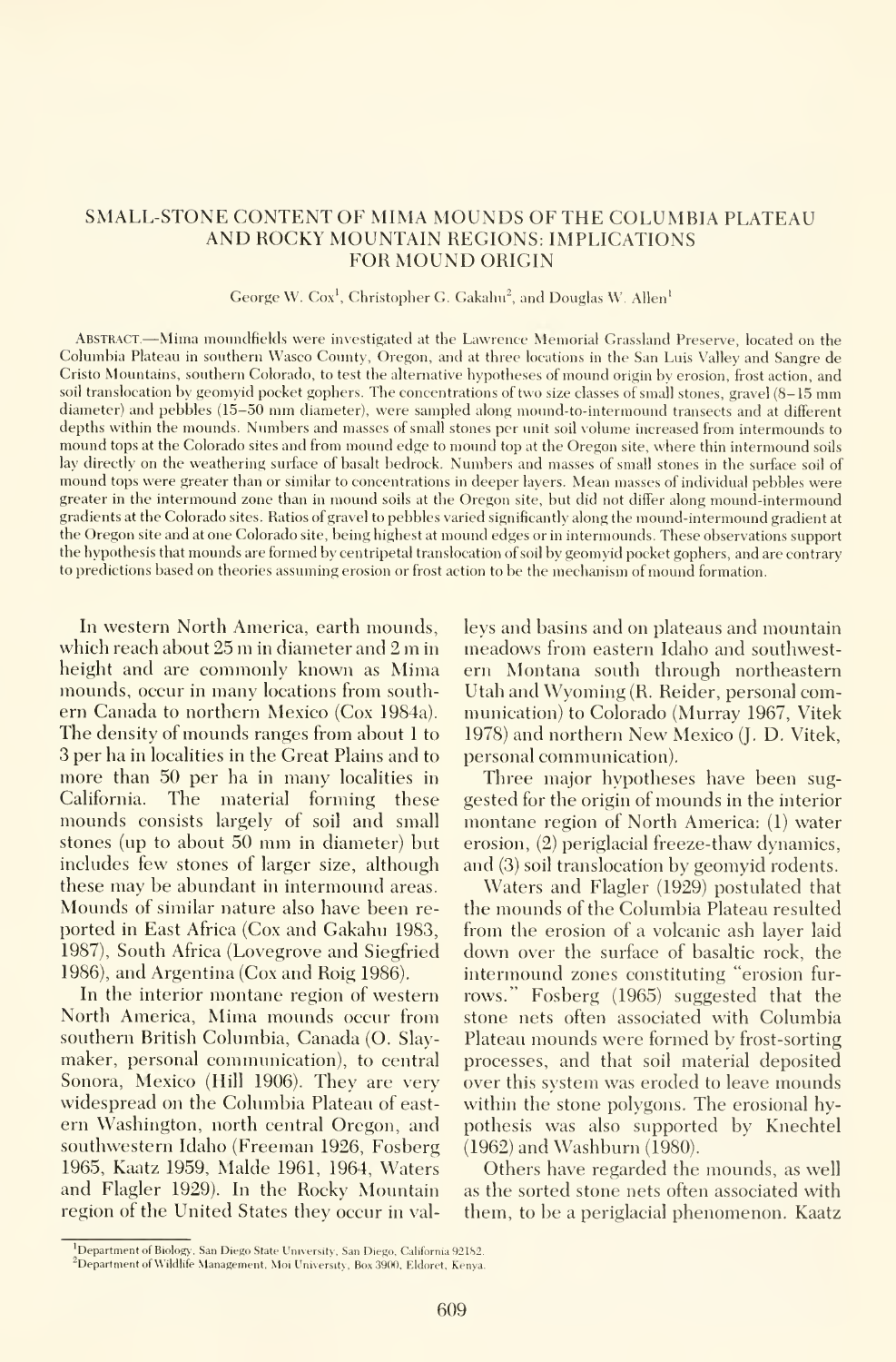(1959) suggested that moundfields were a thermokarst landscape, with the mounds rep resenting the centers of former ice-wedge polygons. Malde (1961, 1964) and Brunnschweiler (1962) concluded that the mounds were formed in the late Pleistocene by processes of freeze-thaw and solifluction. In the Sangre de Cristo Mountains of southern Colorado, Frederking (1973) interpreted the mechanism of formation of mounds in lower alpine tundra areas to be frost heave, soil creep, and solifluction.

Finally, the Dalquest and Scheffer (1942) hypothesis that Mima-type mounds form by the centripetal translocation of soil resulting from outward tunneling of pocket gophers from their centers of activity has been applied to mounds of this region (Larrison 1942, Price 1949, Cox 1983a).

Cox and Gakahu (1986) derived alternative predictions of the major hypotheses of Mima mound origin. These predictions pertained to the small stone content of mound and inter mound soils, and to moundfield geometry. They tested these predictions against data from four Mima moundfields in western Washington, central California, and southern sandy California. They concluded that the results strongly supported the pocket gopher hypothesis of mound origin.

Our studies extend this test to mounds of the Columbia Plateau of eastern Oregon and to mounds of valley floors, upland mesas, and alpine tundra in southern Colorado.

#### **PROCEDURE**

#### Study Areas

In Oregon we investigated moundfields on and adjacent to the Lawrence Memorial Grassland Preserve (hereafter, Lawrence Mounds at this location range from 8.2 to 13.0 Preserve), a Registered National Natural Landmark owned by the Nature Conservancy, near Shaniko, southern Wasco County (44°57'N, 120°48'W). The mounded portion of this preserve is typical "biscuit scabland" (Copeland 1980) and lies at an elevation of 1,036-1,060 m on the Shaniko Plateau, formed of Columbia River basalts. The nu merous Mima mounds range up to about <sup>1</sup> m in height and about <sup>20</sup> m in diameter. The mound soils are classified as Condon aeolian silt loams and the shallow intermound soils as Bakeoven residual, very cobbly loams. The

climate of this region is cold and semiarid, with annual precipitation averaging 280 mm. The vegetation of the mounds is dominated by Idaho fescue {Festuca idahoensis) and bluebunch wheatgrass (Agropyron spicatum), and that of the intermounds by Sandberg bluegrass (Poa sandbergii), scabland sagebrush (Artemisia rigida), bitterroot (Lewisia re  $diviva$ , and several species of biscuitroot  $(Lo$ matium spp.). The northern pocket gopher  $(Thomas talooides)$  is abundant at this site. This area was studied between 24 and 28 May 1986.

In southern Colorado three sites, all originally investigated by Vitek (1978), were studied. These sites span a wide range of altitudi nal and climatic conditions. Sampling of these sites was carried out between 30 July and 4 August 1986.

The Blanca South site (37°20'N, 105°33'W) is located on the floor of the San Luis Valley, about <sup>13</sup> km south of the community of Blanca, Costilla County, at an elevation of 2,375 m. These mounds range from about 8.4 to 16.8 m in diameter and from 11.4 to 42.5 cm in height, and are developed on a residual<br>sandy loam overlying extrusive basalt loam overlying bedrock. The arid climate has less than 20 cm annual precipitation and is extremely cold in winter. The vegetation of the mounds is dominated by winterfat (Eurotia lanata) and blue grama (Boutelouo gracilis), with snakeweed  $(Gutierrezia - sarothrae)$  and globemallow (Sphaeralcea coccinea) increasing in importance in intermound areas. The valley pocket gopher (*Thomomys bottae*) is common at this location.

The Mosca Flats site (37°46'N, 105°23'W) is located 9 km west of Red Wing, in western Huerfano County at an elevation of 2,800 m. m in diameter and from 20 to 71 cm in height. Soils are sandy loams developed on Quaternary gravels overlying Tertiary volcanics. Mean annual precipitation is probably 20-36 cm, and the vegetation of both mound and intermound areas is dominated by blue grama and pasture sagebrush (Artemisia frigida). The northern pocket gopher (T. talpoides) is abundant at this site.

The Alpine Ridge site  $(37°39'N, 105°29'W)$ lies at an elevation of 3,615 m in <sup>a</sup> saddle of the main ridge of the Sangre de Cristo Mountains on the border of Alamosa and Huerfano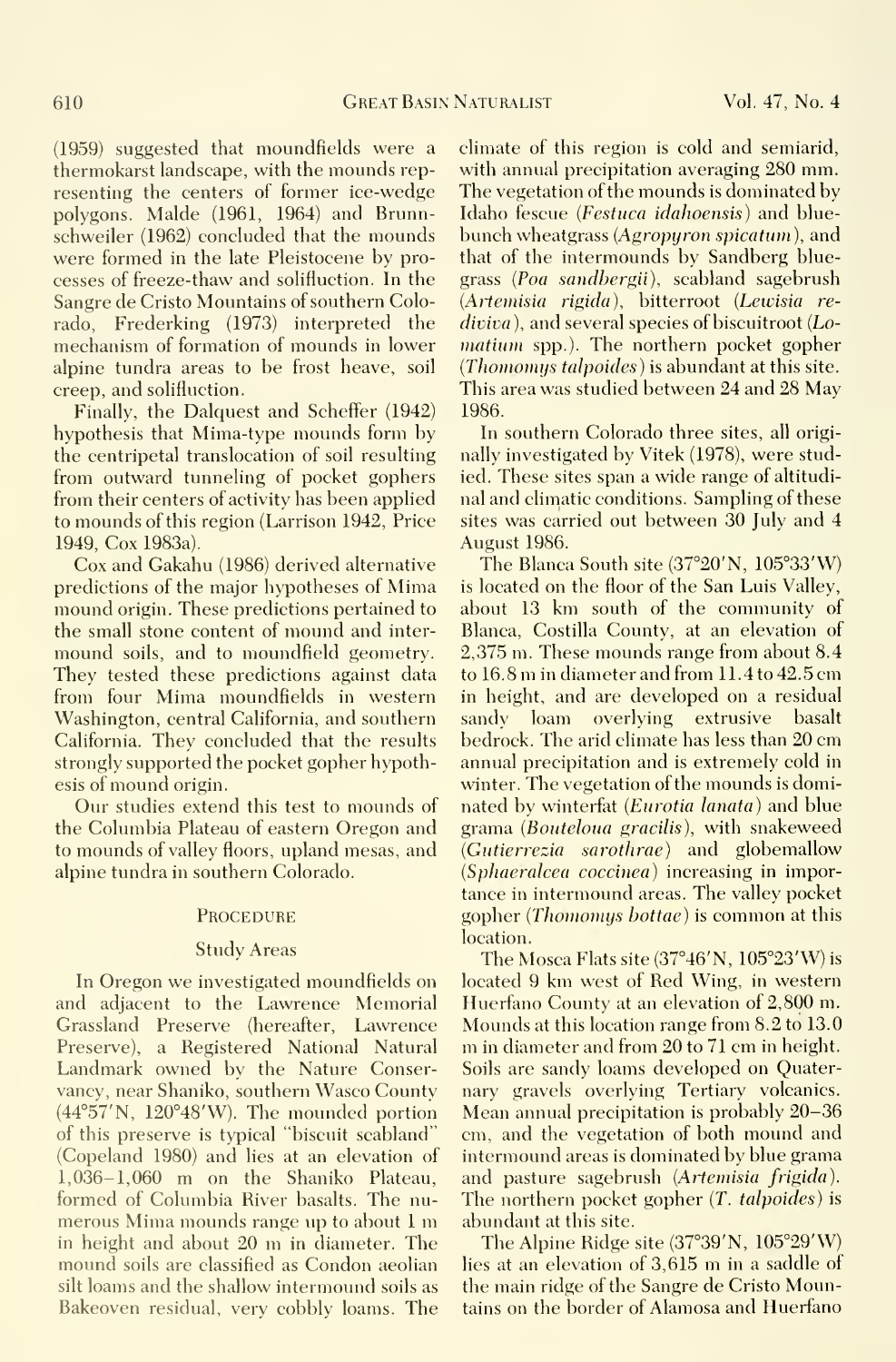counties. Mounds range from 8.4 to 16.8 m in diameter and from 11.4 to 39.4 cm in height. Soils are residual sandy loams, in this case developed on Precambrian metamorphic rocks. Precipitation at this lower alpine tun dra site is probably in excess of 50 cm. The vegetation of mounds and intermounds is dominated by Kobresia myosuroides, with plant cover in the intermounds being sparser and richer in mosses and lichens. The north ern pocket gopher is abundant at this site.

#### Hypotheses

Based on the analysis of mound-formation hypotheses by Cox and Gakahu (1986), we postulated the following patterns for small rock content of mound and intermound soils:

Erosion hypothesis.— The concentration of both gravel and pebbles will be greater for intermound and mound edge than for mound tops because some concentration of these erosion-resistant elements should occur as the fines are removed to reduce the intermound surface level. Because the smaller gravel frac tion should be carried away more than the pebble fraction by such erosion, the gravel/ pebble ratio should be lower for the inter mound and mound edge than for the mound top. Mean pebble mass should be least on the mound top and greatest at the mound edge and in the intermound zone.

Frost-sorting hypothesis.—The concentration of gravel and pebbles should increase from mound centers to the center of the inter mound zone because of transport of these stones to the margins of convectional cells (intermound centers). Because the larger pebbles should be moved more actively, the ratio of gravel to pebbles should be greatest on mound tops. The mean size of pebbles should also increase progressively from mound top to mound edge and intermound center.

FOSSORIAL RODENT HYPOTHESIS.-Both gravel and pebbles should be more concentrated on mound tops than at mound edges, if soil and small stones are moved moundward by animal activity and if fines are selectively returned toward the intermounds by erosion. Concentrations should also be greater at mound edges than in intermound areas, unless the intermound zone is a strong source area of weathering rock fragments. Gravel/ pebble ratios should not be greatest on mound tops, however, because erosion should also

tend to return more gravel than pebbles to ward the intermounds. Mean pebble masses should be greater in the intermound zone than in the mounds, but values for mound edge and mound top should be similar be cause the major transportational bias should be exerted during movement of pebbles from intermound to mound edge.

#### Methods

Four (Alpine Ridge) to six (other sites) mounds were selected at each site for sampling small-stone content of mound and inter mound soils. The diameters and maximum heights of these mounds were measured. These mounds were chosen because they were among the largest available and were surrounded on all sides by intermound flats. On the top of each mound, <sup>a</sup> 2-m square was marked out, with sampling locations designated at each corner. From these corner points, transects were paced outward toward the centers of the four widest intermound zones and sampling locations designated at the mound edge (0.5 m inward from the edge proper) and at <sup>a</sup> point one mound radius beyond the edge. A total of 12 locations were thus sampled for each mound. At each location,  $1,980$  cm<sup>3</sup> samples of the surface  $(0-10)$ cm) material, including stones less than 50 mm in maximum diameter, were collected. At the mound-top locations, pits were dug and similar samples taken at 30-40 cm (Colorado sites) or at 40-50 and 80-90 cm (Oregon site). Samples were dry-sieved in the field to retain all stones greater than <sup>8</sup> mm in minimum diameter. In the laboratory the small-stone fraction was separated into two size classes, arbitrarily termed gravel (8-15 mm) and pebbles (15-50 mm), and the numbers and masses of each of these components were determined. Because of heavy deposition of caliche in the Blanca South soil, samples of small stones were washed for 24 hr in concentrated HCl before sorting and analysis. This was done to obtain the concentration of ele ments influenced by the mound-forming mechanism, rather than by the pattern of caliche deposition.

At the Oregon site samples for fine textural analysis were also taken at the three sampling depths at one mound-top location on each mound. These samples were analyzed by the standard Bouyoucos technique (Cox 1985) to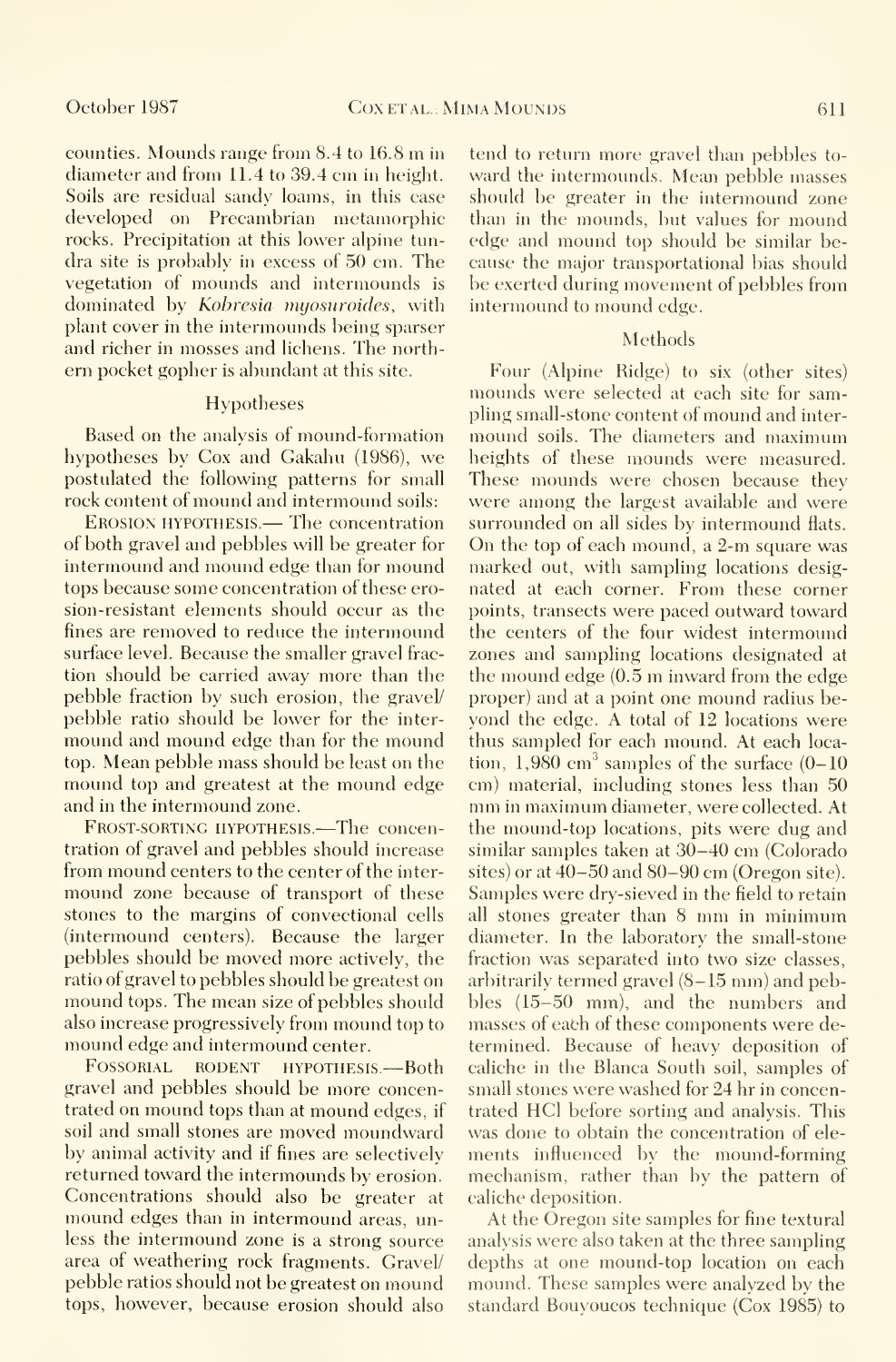|                                                                |        | Mean diameter (m)                                        |                                                      | Maximum height (m)                                    |                                                 |
|----------------------------------------------------------------|--------|----------------------------------------------------------|------------------------------------------------------|-------------------------------------------------------|-------------------------------------------------|
| Location                                                       | N      | $\overline{x}$ $\pm$ SD                                  | Range                                                | $\bar{x} \pm SD$                                      | Range                                           |
| <b>OREGON</b><br><b>Lawrence Preserve</b>                      | 6      | $14.73 \pm 2.63$                                         | $11.55 - 17.25$                                      | $0.92 \pm 0.12$                                       | $0.80 - 1.09$                                   |
| <b>COLORADO</b><br>Blanca South<br>Mosca Flats<br>Alpine Ridge | 6<br>6 | $12.21 \pm 1.90$<br>$10.24 \pm 1.49$<br>$11.92 \pm 2.05$ | $10.00 - 14.60$<br>$8.50 - 12.35$<br>$10.00 - 14.75$ | $0.25 \pm 0.06$<br>$0.34 \pm 0.06$<br>$0.56 \pm 0.13$ | $0.19 - 0.36$<br>$0.25 - 0.40$<br>$0.40 - 0.70$ |

Table 1. Characteristics of Mima mounds from which soil and small stone samples were collected in north central Oregon (southern Wasco County) and south central Colorado (San Luis Valley and Sangre de Cristo Mountains).

obtain percentages of sand, silt, and clay in the 2-mm soil fraction. For the Colorado sites, soil textural data for samples collected in an earlier study were supplied by J. D. Vitek. These samples were taken from 12.7-cmdepth zones from the surface to the maximum depth of the soil at six locations along a transect crossing one mound at each site. The two end locations of each transect lay in the intermound zone and the four central locations on the mound surface. The percentages of sand, silt, and clay in the 2-mm fraction of these samples were also determined by the Bouyoucos hydrometer technique.

Data on the numbers and masses of small stones were analyzed by a three-factor ANOVA, using the BMDP8V statistical procedure (Dixon and Brown 1979). In these analyses the three classification factors were size class, mound, and location (either horizontal position along the mound-intermound gradient or depth of mound-top samples). Data on fine textural composition were tested with a single-factor ANOVA.

#### **RESULTS**

The mounds sampled at the Oregon site were greater in diameter and height than those at any of the Colorado sites (Table 1). In Colorado, mounds were lowest in elevation at the arid Blanca South site and increased in height, but not in diameter, with increasing elevation and precipitation. All mounds sampled were nearly circular in outline. Circularity ratios  $(r<sub>c</sub>)$  were calculated from the area (a) and circumference  $(p)$  by the equation

$$
\mathbf{r}_{\rm e} = 4 \mathbf{n} a / \mathbf{p}^2
$$

and ranged from 0.95 to 1.00.

Mounds at all sites were composed of soil containing an abundance of small stones (mostly less than 50 mm in maximum diameter). Some larger stones were also present. Most of these were 5–10 cm in maximum diameter. At the Colorado sites these were often at the mouths of deep holes dug into the mounds by badgers (Taxidea taxus) or coyotes (Canis latrans). The holes dug by these animals were often deeper than the mound height, and digging thus brought to the surface large stones from the zone beneath the mound proper. In one instance, a rock fragment 24 cm long was found in the spoil heap of a presumed badger hole. In contrast, large stones, including partially exposed boulders more than 50 cm in diameter, were common in the intermound zones of all moundfields. Samples of soil and stones less than 50 mm in maximum diameter were sometimes difficult to obtain in the intermound zones because of the high density of these large stones.

At the Lawrence Preserve, Oregon, data for variables relating to small-stone content varied significantly among the mounds sampled in almost all cases. However, several consistent patterns were noted along moundintermound and mound-top depth gradients. Both total numbers and total masses of gravel and pebbles in the surface soil varied significantly along the mound-intermound gradient ( $F_{2,10} = 4.7$  and 37.2 for number and mass, respectively;  $P < .05$  and  $< .001$  for number and mass, respectively), being greatest in the shallow intermound soils  $(Fig. 1)$ . Between the edges and tops of mounds, however, mean values for both number and mass increased, this increase being significant for mass ( $F_{1.5} = 13.6$ , P < .05). This increase was greater for pebbles than gravel, as indicated by a size-place interaction term  $(F_{1.5} = 26.4, P)$  $\langle 0.01 \rangle$ . Total mass of small stones also varied significantly with depth at the tops of mounds  $(F_{2,10} = 9.4, P < .01)$ , being less at the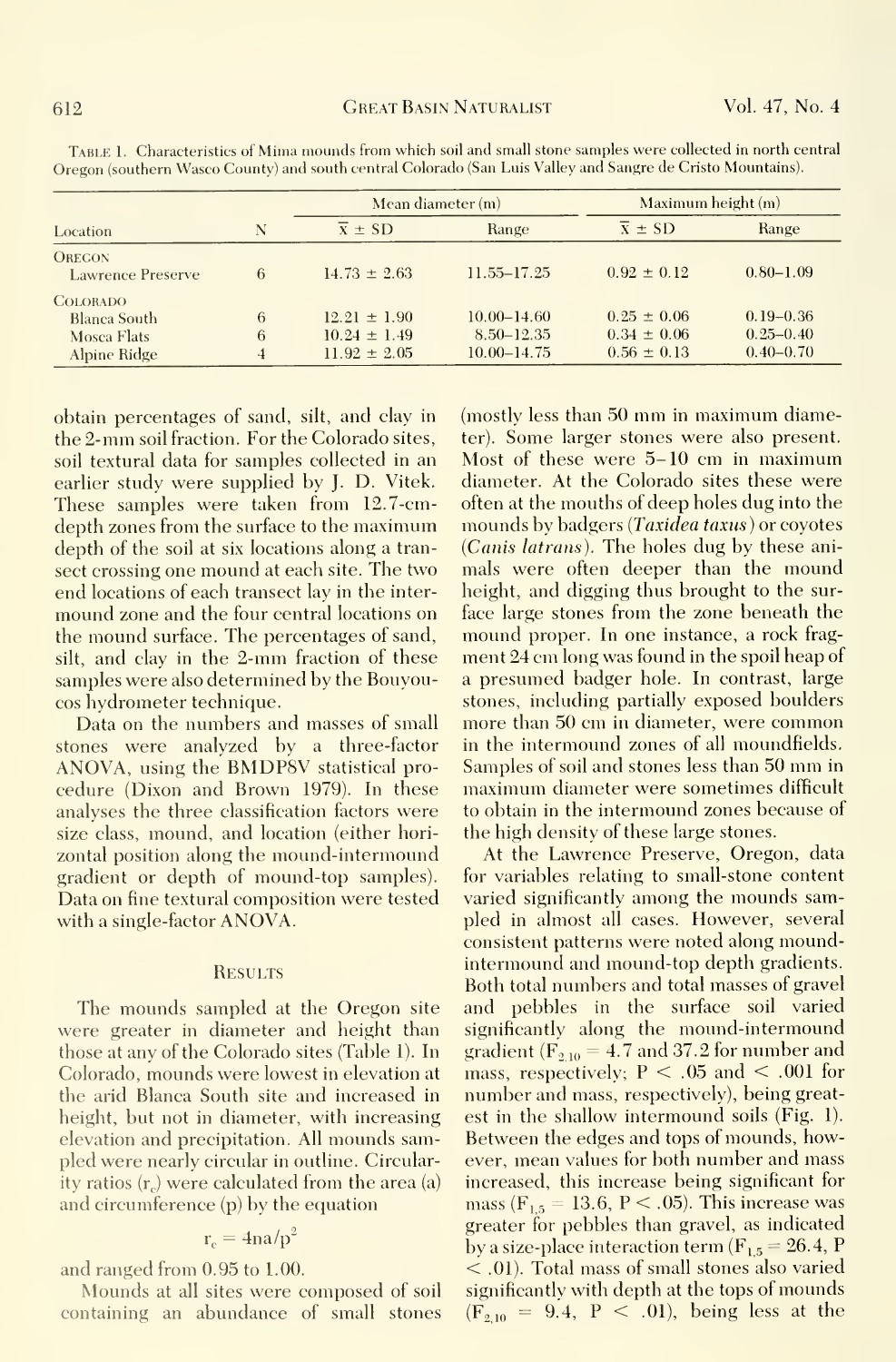

Fig. 1. Total numbers and masses of gravel and pebbles in  $1,980 \text{ cm}^3$  soil samples from Mima mound tops (0-10, 40-50, and 80-90 cm depths), edges, and intermound zones at the Lawrence Memorial Grassland Preserve, Wasco County, Oregon. Four replicates were taken at each location on each of six mounds.

intermediate depth than at either the surface or the greatest depth. Again, this variation was more pronounced for pebbles than for gravel ( $F_{2,10} = 18.1$ ,  $P < .001$ ), with pebbles showing more than a 1.5X increase in mass from intermediate depth to surface.

Ratios of gravel numbers and masses to pebble numbers and masses in the surface soil at Lawrence Preserve, Oregon (Table 2), varied significantly along the moundintermound gradient ( $F_{2,10} = 12.8$  and 15.8 for numbers and masses, respectively;  $P < .01$ and < .001, respectively), with the highest ratios being at the mound edge. Variation along the depth gradient at mound tops was significant only for ratios of masses ( $F_{2,10}$  =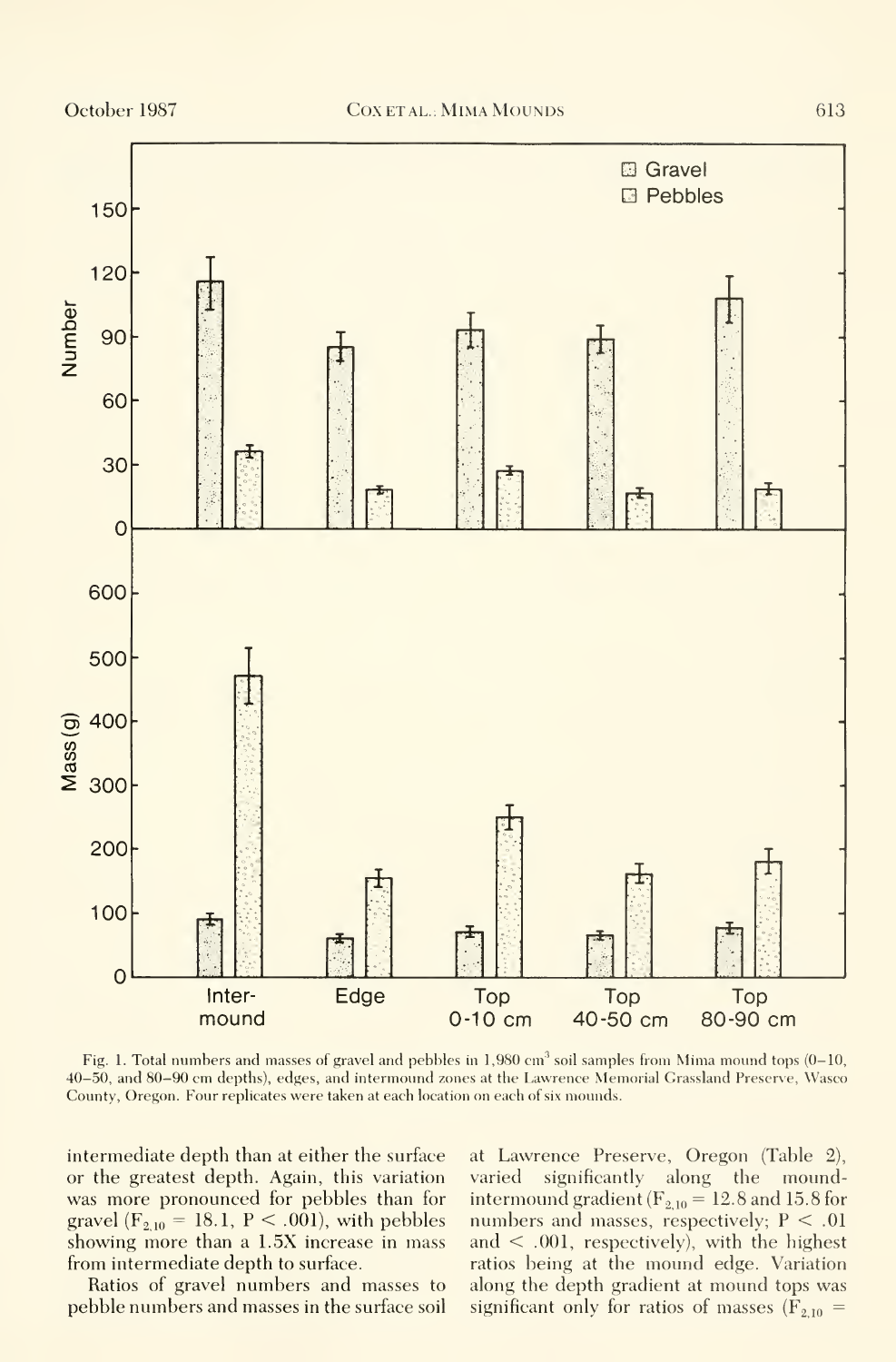Table 2. Mean gravel/pebble ratios for numbers and masses and mean masses of individual gravel and pebble elements from mound and intermound sites at the Lawrence Memorial Grassland Preserve, Oregon ( $n = 24$  in all cases).

|            |              | Gravel/pebble ratio $\pm$ SE |                   | Mean mass $(g) \pm SE$ |                    |
|------------|--------------|------------------------------|-------------------|------------------------|--------------------|
| Location   | Depth        | Mass ratio                   | Number ratio      | Gravel                 | <b>Pebbles</b>     |
| Mound top  | $0-10$ cm    | $0.316 \pm 0.028$            | $3.544 \pm 0.244$ | $0.792 \pm 0.019$      | $8.838 \pm 0.517$  |
| Mound top  | $40 - 50$ cm | $0.499 \pm 0.058$            | 6.158 $\pm$ 0.586 | $0.758 \pm 0.029$      | $9.795 \pm 0.556$  |
| Mound top  | $80 - 90$ cm | $0.564 \pm 0.087$            | $6.805 \pm 0.806$ | $0.724 \pm 0.031$      | $9.396 \pm 0.597$  |
| Mound edge | $0-10$ cm    | $0.454 \pm 0.036$            | $5.232 \pm 0.432$ | $0.725 \pm 0.023$      | $8.575 \pm 0.346$  |
| Intermound | $0-10$ cm    | $0.221 \pm 0.021$            | $3.340 \pm 0.279$ | $0.820 \pm 0.027$      | $12.837 \pm 0.525$ |



Fig. 2. Total numbers and masses of gravel and pebbles in 1,980 cm<sup>3</sup> soil samples from Mima mound tops (0-10 and 30-40 cm depths), edges, and intermound zones at three locations in the San Luis Valley and Sangre de Cristo Mountains of southern Colorado. Six mounds were sampled at Blanca South and Mosca Flats, four at Alpine Ridge. Four replicates were taken at each location on each mound.

6.7,  $P < .05$ ), with the ratios being greatest at the deepest level.

At the Oregon site the mean mass of indi-

vidual pebbles in the surface soil of intermound areas was about 1.4-1.5X that in mound soils ( $F_{2,10} = 26.2$ ,  $P < .001$ ). No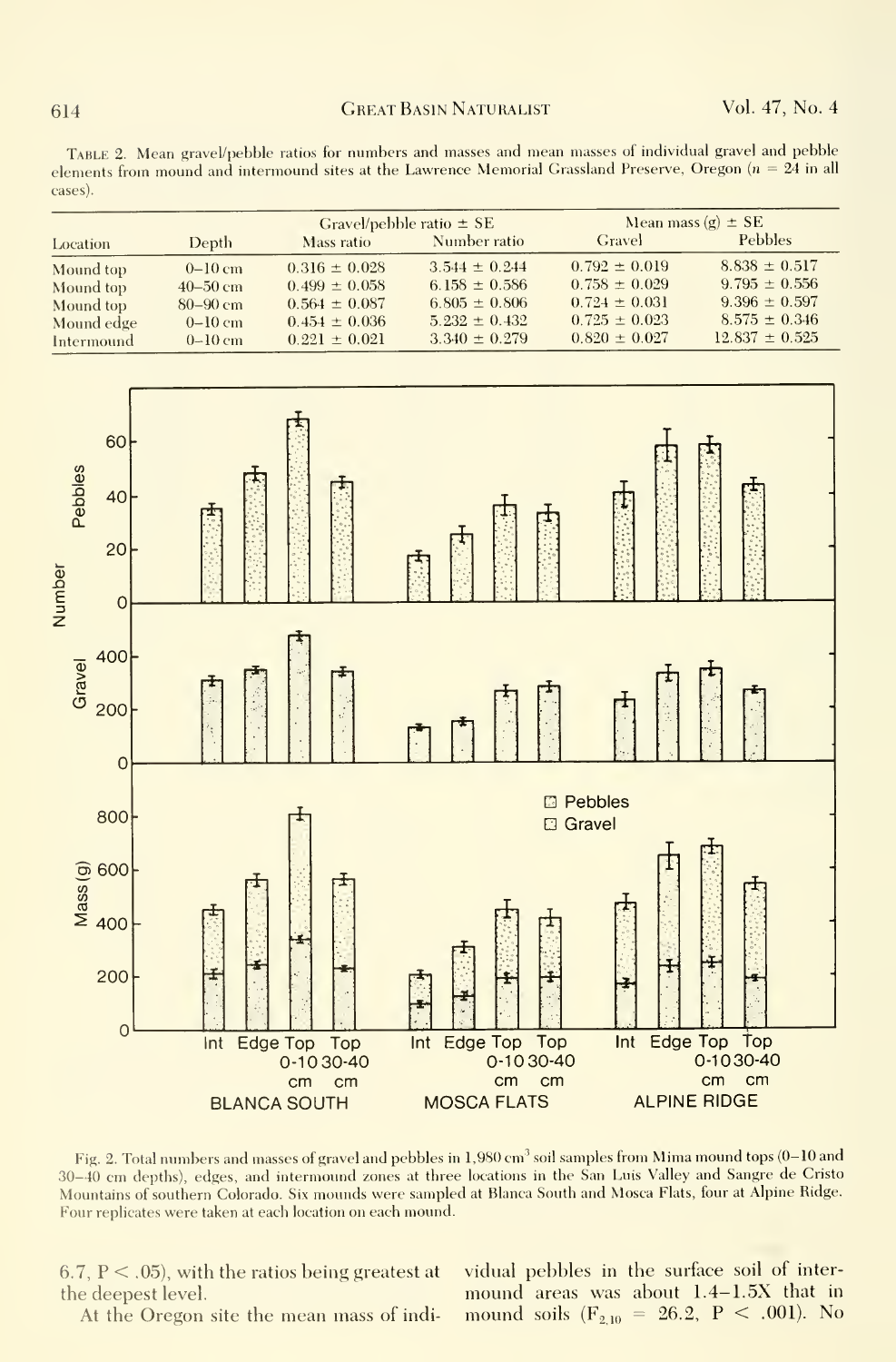TABLE 3. Results of ANOVA tests of variables relating to small-stone content (gravel and pebbles) of mound and intermound soils at three locations in the San Luis Valley and Sangre de Cristo Mountains, Colorado. Surface positions are mound top, mound edge, and intermound; mound-top depth positions are 0-10 and 30-40 cm. Six mounds were sampled at Blanca South and Mosca Flats, four at Alpine Ridge.

| <b>Test</b>                              | Blanca South             | Mosca Flats           | Alpine Ridge        |
|------------------------------------------|--------------------------|-----------------------|---------------------|
| <b>NUMBERS VS SURFACE POSITION</b>       |                          |                       |                     |
| Among places ( $DF = 2,10$ )*            | $F = 28.2$ , $P < .001$  | $F = 14.3, P < 0.01$  | $F = 9.5, P < 0.05$ |
| Size X place (DF = $2,10$ )*             | $F = 16.1, P < .001$     | $F = 15.2, P < .001$  | $F = 9.3, P < 0.05$ |
| <b>MASSES VS SURFACE POSITION</b>        |                          |                       |                     |
| Among places (DF = $2,10$ )*             | $F = 126.9$ , $P < .001$ | $F = 12.3, P < .01$   | $F = 7.8, P < 0.05$ |
| Size X place ( $DF = 2,10$ )*            | $F = 4.7, P < .05$       | $F = 4.2$ , $P < .05$ | NS.                 |
| <b>NUMBERS VS DEPTH</b>                  |                          |                       |                     |
| Among places ( $DF = 1.5$ )†             | $F = 89.1, P < .001$     | <b>NS</b>             | <b>NS</b>           |
| Size X place ( $DF = 1.5$ ) <sup>†</sup> | $F = 85.5, P < .001$     | <b>NS</b>             | <b>NS</b>           |
| <b>MASSES VS DEPTH</b>                   |                          |                       |                     |
| Among places ( $DF = 1.5$ )†             | $F = 63.7, P < .001$     | <b>NS</b>             | <b>NS</b>           |
| Size X place ( $DF = 1.5$ )†             | NS                       | $F = 8.8, P < .05$    | <b>NS</b>           |

\*2.6 for Alpine Ridge

†1,3 for Alpine Ridge

TABLE 4. Ratios of gravel numbers and weights to pebble numbers and weights in soil samples from Mima mound tops (0-10 and 30-40 cm depths), edges, and intermound zones at three localities in the San Luis Valley and Sangre de Cristo Mountains, southern Colorado. Six mounds were sampled at Blanca South and Mosca Flats, four at Alpine Ridge. Values are derived from four replicates at each mound location.

|                            |            | Gravel/pebble ratio     |                          |                   |                   |  |
|----------------------------|------------|-------------------------|--------------------------|-------------------|-------------------|--|
| Locality                   | Ratio type | Top $(0-10 \text{ cm})$ | Top $(30-40 \text{ cm})$ | Edge              | Intermound        |  |
| Blanca South<br>$(n = 24)$ | Number*    | $7.155 \pm 0.310$       | $8.043 \pm 0.491$        | $7.545 + 0.436$   | $9.216 \pm 0.577$ |  |
|                            | Weight     | $0.756 \pm 0.038$       | $0.752 \pm 0.045$        | $0.837 \pm 0.059$ | $1.008 \pm 0.105$ |  |
| Mosca Flats<br>$(n = 24)$  | Number     | $8.352 \pm 0.672$       | $9.482 \pm 0.486$        | $7.438 \pm 0.412$ | $8.749 \pm 0.721$ |  |
|                            | Weight     | $0.950 + 0.100$         | $1.081 \pm 0.088$        | $0.799 \pm 0.066$ | $1.094 \pm 0.116$ |  |
| Alpine Ridge<br>$(n = 16)$ | Number     | $5.922 \pm 0.216$       | $8.017 + 1.082$          | $5.972 \pm 0.437$ | $5.894 \pm 0.566$ |  |
|                            | Weight     | $0.564 \pm 0.024$       | $0.553 \pm 0.030$        | $0.619 \pm 0.052$ | $0.630 \pm 0.068$ |  |

\*DF = 3, 15, F = 2,43, P < .05

significant variation was noted with depth, however. Mean mass of individual gravel elements did not vary greatly among sampling locations.

For the Colorado sites, data on small-stone content also varied significantly among the mounds sampled for almost all variables, although less often for the Alpine Ridge site, where only four mounds were sampled. Nevertheless, clear patterns of increase in the concentration of both gravel and pebbles in the surface soil from intermound to mound top were evident at all sites, both for numbers and mass (Fig. 2). These trends were significant in all cases (Table 3) but were much stronger for the Blanca South and Mosca Flats sites than for Alpine Ridge, especially for the

pebble component. Gravel and pebbles differed significantly in the strength of this trend (size  $\times$  place interaction, Table 3) in all but one case (mass data, Alpine Ridge), the tendency being for pebbles to show a greater overall increase in concentration.

With only two exceptions (number and mass of gravel at Mosca Flats), mean values for concentration of gravel and pebbles were greater in the surface soil of mound tops than at a depth of 30–40 cm (Fig. 2). This tendency was significant only for Blanca South, however (Table 3).

Little significant variation of gravel/pebble ratios was noted for the Colorado sites (Table 4). Ratios of gravel and pebble numbers at Blanca South were greater in the intermounds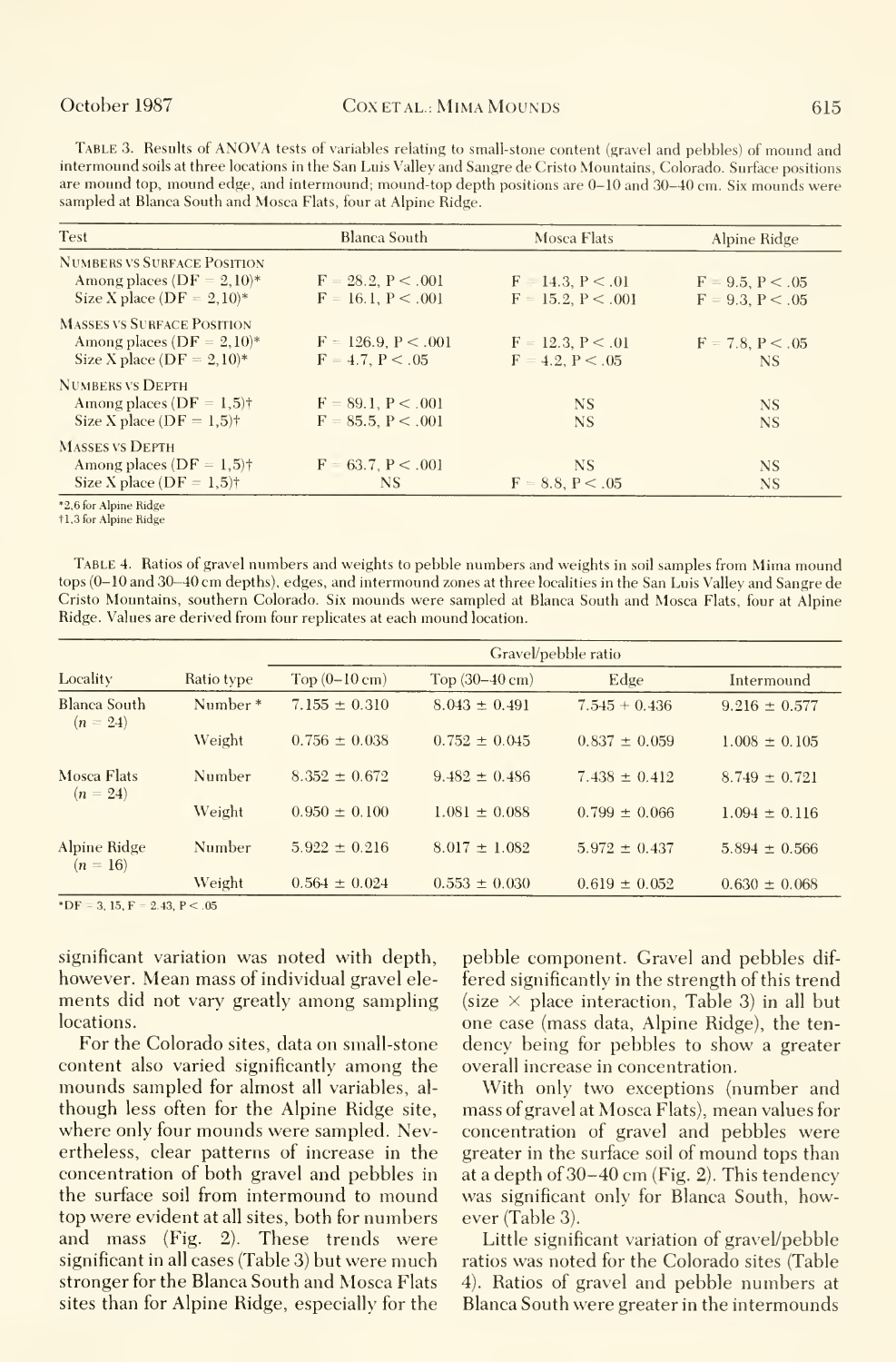Table 5. Mean masses of individual gravel and pebbles in soil samples from Mima mound tops (0-10 and 30-40 cm depths), edges, and intermound zones at three localities in the San Luis Valley and Sangre de Cristo Mountains, southern Colorado. Six mounds were sampled at Blanca South and Mosca Flats, four at Alpine ridge. Values are derived from four replicate samples from each mound location.

| Locality                   |                | Mean mass $(g) \pm SE$ |                          |                   |                   |  |
|----------------------------|----------------|------------------------|--------------------------|-------------------|-------------------|--|
|                            | Rock component | $Top(0-10 \text{ cm})$ | Top $(30-40 \text{ cm})$ | Edge              | Intermound        |  |
| Blanca South<br>$(n = 24)$ | $Gravel*$      | $0.714 \pm 0.008$      | $0.684 \pm 0.009$        | $0.706 \pm 0.010$ | $0.677 \pm 0.010$ |  |
|                            | Pebbles        | $6.866 \pm 0.198$      | $7.460 \pm 0.292$        | $6.544 \pm 0.238$ | $6.683 \pm 0.330$ |  |
| Mosca Flats                | Gravel         | $0.752 \pm 0.056$      | $0.684 \pm 0.009$        | $0.711 \pm 0.008$ | $0.728 \pm 0.012$ |  |
| $(n = 24)$                 | Pebbles        | $6.673 \pm 0.310$      | $6.420 \pm 0.312$        | $7.156 \pm 0.355$ | $6.355 \pm 0.347$ |  |
| Alpine Ridge<br>$(n = 16)$ | Gravel         | $0.707 \pm 0.013$      | $0.715 \pm 0.009$        | $0.718 \pm 0.015$ | $0.758 \pm 0.026$ |  |
|                            | Pebbles        | $7.490 \pm 0.205$      | $8.084 \pm 0.290$        | $7.117 \pm 0.360$ | $7.269 \pm 0.317$ |  |

 $*DF = 3,15, F - 3.56, P < .05$ 

Table 6. Soil textural data for mound depth profiles at the Lawrence Memorial Grassland Preserve, Oregon, and for mound and intermound locations at three sites in the San Luis Valley and Sangre de Gristo Mountains, southern Colorado.

|                              |                | Percent of 2-mm fraction $\pm$ SE |                |                |  |
|------------------------------|----------------|-----------------------------------|----------------|----------------|--|
| Location                     | N              | Sand                              | Silt           | Clav           |  |
| <b>LAWRENCE PRESERVE, OR</b> |                |                                   |                |                |  |
| Mound top, $0-10$ cm         | 6              | $34.2 \pm 3.1$                    | $43.8 \pm 3.3$ | $22.0 \pm 0.3$ |  |
| Mound top, 30-50 cm          | 6              | $34.6 \pm 3.2$                    | $41.9 \pm 3.5$ | $23.6 \pm 0.5$ |  |
| Mound top, 80-90 cm          | 6              | $31.8 \pm 3.6$                    | $45.5 \pm 4.2$ | $22.7 \pm 0.8$ |  |
| <b>BLANCA SOUTH, CO</b>      |                |                                   |                |                |  |
| Intermound, 0-25.4 cm        | $\overline{4}$ | $63.6 \pm 2.0$                    | $21.0 \pm 1.8$ | $15.4 \pm 0.3$ |  |
| Mound, $0-25.4$ cm           | 8              | $62.5 \pm 0.6$                    | $22.2 \pm 0.6$ | $15.2 \pm 0.2$ |  |
| Mound, 25.4-50.8 cm          | 6              | $64.3 \pm 1.1$                    | $20.9 \pm 1.0$ | $14.6 \pm 0.5$ |  |
| MOSCA FLATS, CO              |                |                                   |                |                |  |
| Intermound, $0-25.4$ cm      | $\overline{2}$ | $62.5 \pm 0.1$                    | $21.3 \pm 1.1$ | $16.2 \pm 1.0$ |  |
| Mound, $0-25.4$ cm           | 8              | $61.7 \pm 0.6$                    | $20.3 \pm 1.1$ | $18.0 \pm 0.7$ |  |
| Mound, 25.4-50.8 cm          | $\overline{4}$ | $58.8 \pm 1.1$                    | $18.6 \pm 0.6$ | $22.5 \pm 1.5$ |  |
| <b>ALPINE RIDGE, CO</b>      |                |                                   |                |                |  |
| Intermound, $0-25.4$ cm      | $\overline{4}$ | $63.8 \pm 2.0$                    | $26.0 \pm 1.6$ | $10.2 \pm 0.5$ |  |
| Mound, $0-25.4$ cm           | 8              | $75.2 \pm 1.4$                    | $14.2 \pm 1.3$ | $10.7 \pm 0.2$ |  |
| Mound, 25.4-50.8 cm          | 3              | $71.3 \pm 0.6$                    | $17.9 \pm 0.8$ | $10.9 \pm 0.3$ |  |

and in the deep zone of the mound top than in the surface soil of the mounds. Trends in mean values of gravel/pebble ratios were generally similar for Mosca Flats and Alpine Ridge, but these patterns were not statistically significant. Mean masses of individual gravel and pebble elements showed very little variation with sampling location at any of the sites (Table 5).

Soil textural data from mound profiles at the Lawrence Preserve, Oregon, showed no consistent change with depth (Table 6), the texture being that of a loam at all levels. At the Blanca South site in Colorado no clear pattern of mound-intermound or depth variation in texture was noted. Although both mound and intermound soils were sandy loams, samples from the unslope side of the mound and the adjacent intermound were significantly sandier ( $n = 8$ ,  $\bar{x} = 64.85\%$ ) than samples from the downslope portion of the mound  $(n = 12,$  $\bar{x}$  = 61.22%; t = 4.65, P < .001). At Mosca Flats the concentration of clay in the soil varied significantly ( $DF = 2$ , 11;  $F = 6.74$ ,  $P \le$ .025) among sampling locations, being greatest in the deeper layers of the mound. Surface soil texture at this site was also a sandy loam. At Alpine Ridge texture also varied significantly among sampling locations ( $DF =$ 2,12;  $F = 13.52$ ,  $P < .001$  for sand), the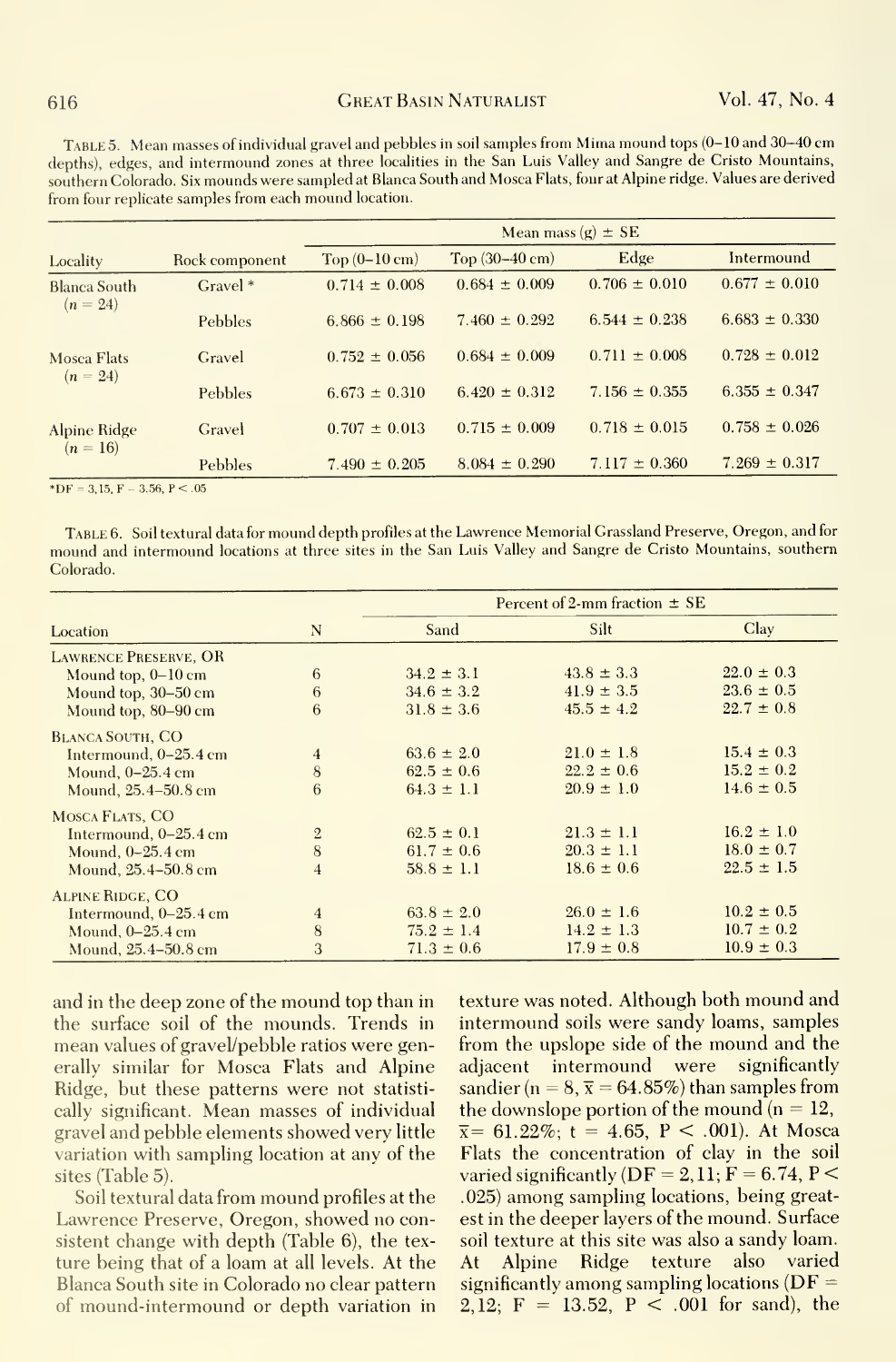intermound soil having the highest concentration of silt and the surface soil of the mound the highest concentration of sand.

#### **Discussion**

With respect to predictions of the three hypotheses of mound origin, the trends of increase in total concentrations of gravel and pebbles from mound edge to mound top at all locations support the fossorial rodent hypothesis. The low concentrations of gravel and pebbles in intermound areas at the three Colorado sites also support this hypothesis. The very high concentrations of small rocks in the intermound areas at the Oregon site reflect only the shallowness of these soils over the weathering surface of the basalt bedrock.

The increases in small-stone concentration from deep to surface layers of the mounds at the Colorado locations likewise support the fossorial rodent hypothesis, as does the in crease in mass of small rocks from intermediate depth to the surface of mounds at the Oregon site. The high surface concentrations of small stones suggest that movement of soil and small stones to the tops of mounds is being offset by erosional removal of soil fines. Thus, erosion now appears to be an agent of mound destruction.

The significantly greater change in concentration of pebbles than of gravel along the mound-intermound gradient at Lawrence Preserve, Blanca South, and Mosca Flats, to gether with the significant variation in the gravel/pebble number ratio at Lawrence Preserve, also supports the fossorial rodent hypothesis. In no instance, as predicted by the erosion and frost-sorting hypotheses, did the highest values of this ratio occur at mound tops. The trend of mean pebble mass at Lawrence Preserve also agrees with the prediction of the fossorial rodent hypothesis. In no case was a significant difference in mean pebble mass noted between mound top and mound edge, as predicted by the erosion and frost-sorting hypotheses.

Soil textural data from Lawrence Preserve indicate that the mound soils are very high in silt and clay content, which reflects the high loess component of the mound parent material. The lack of strong textural sorting with depth suggests that the mound soils are kept well mixed by the activities of burrowing animals. However, an argillic B horizon is evi dent in at least some mounds of this region (R. Reider, personal communication). Our data are very similar to those obtained by Johnson (1982) at this same site. Johnson (1982), however, noted that the intermound soils were somewhat sandier than those of the mounds. The texture of the intermound soil probably reflects the contribution of coarser components by weathering of the basaltic bedrock. At the Colorado sites texture was quite similar for both intermounds and mounds. The higher concentration of sand in mound-top soils at Alpine Ridge and the higher concentration of clay in the deeper mound soils at Mosca Flats, however, suggest that some dif ferential removal of the finer textures occurs by wind and water erosion from the mounds.

Thus, many of the observed patterns of small-rock composition support the fossorial rodent hypothesis, and none supports the erosion or frost-sorting hypothesis. Both small stone concentration and soil textural patterns are also consistent with the hypothesis that erosion is presently <sup>a</sup> mechanism of mound degradation rather than development.

Other evidence also argues strongly against freeze-thaw dynamics as a cause of mound formation. The suggestion that mounds may be remnant centers of ancient ice-wedge polygons (Kaatz 1959) is not supported by evi dence of former permafrost, such as ice wedge casts, from the vicinity of any present moundfield (Washburn 1980). The hypothesis that Mima mounds represent some sort of frost-sorting phenomenon is likewise not well supported by observations in any present-day periglacial environments. Most active sorted polygons lack central mounds of appreciable height and are less than <sup>4</sup> m in diameter (Washburn 1980). The largest sorted stone nets may reach 5-20 m in diameter and have <sup>a</sup> mounded center up to <sup>1</sup> m above the bordering gutter, but such nets require that the com mon large clasts in the soil system be 0.5-3.0 m in diameter (Goldthwaite 1976). Even these net dimensions are exceeded commonly in Mima mound fields, even though clasts of such size are rarely present. Recent models of the development of sorted polygons (Gleason et al. 1986), as well, suggest that the width of such polygons should be about 3.6X the depth of the active layer of the soil. For the very shallow soils of most Mima moundfields, this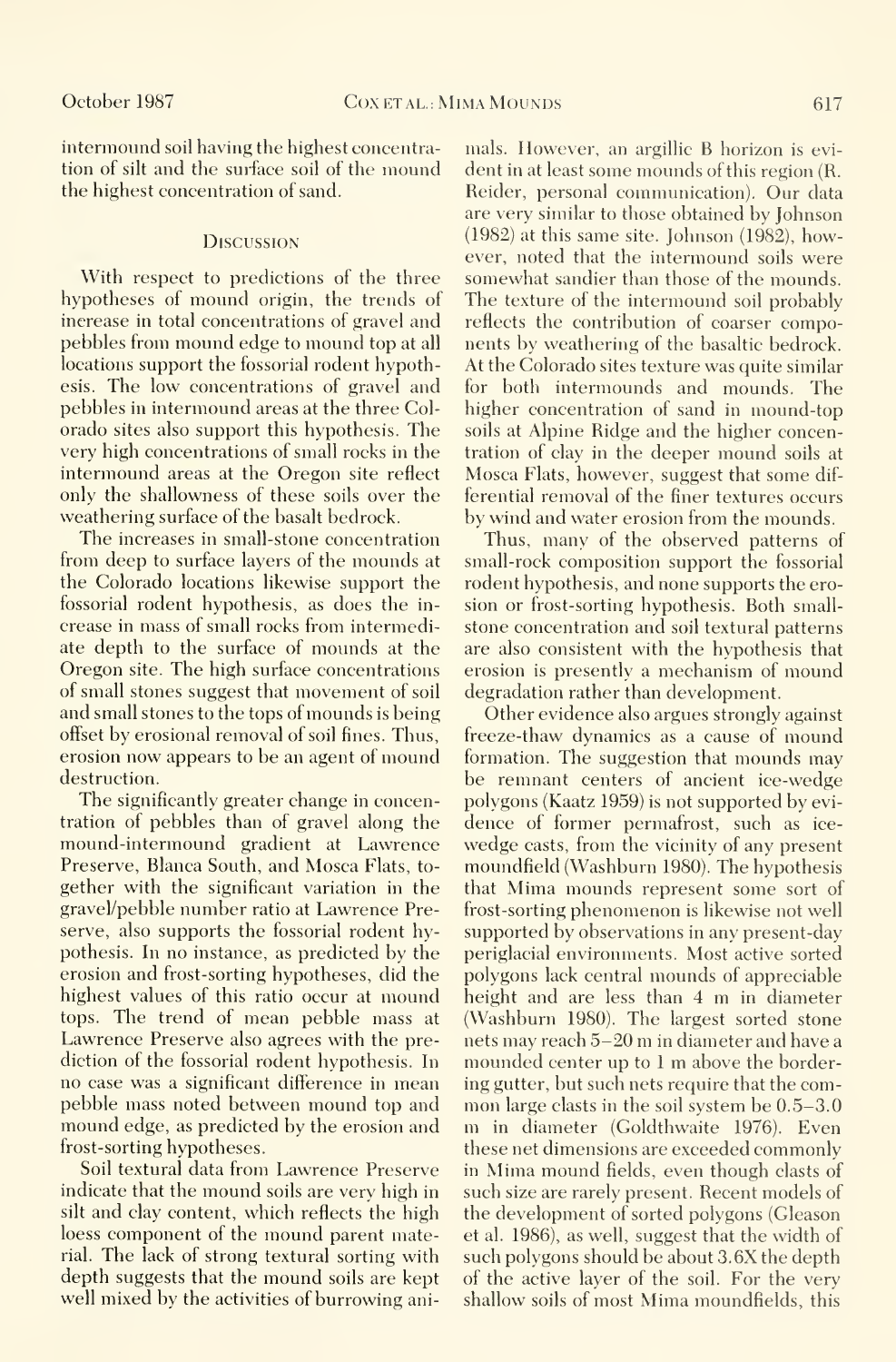relationship does not permit the formation of mound-intermound units of the order of 20-30 m or more in diameter. Finally, even the large sorted stone circles and nets associ ated with Mima mounds on the Columbia Plateau have recently been attributed to the soil-mining activities of pocket gophers (Cox and Allen 1987). Thus, we conclude that periglacial hypotheses of Mima mound origin are conclusively falsified.

Data on small-stone concentrations in mound and intermound soils at these Columbia Plateau and Rocky Mountain sites are similar to those of Cox and Gakahu (1986) for sites on the Pacific Coast from southern California to the Puget Lowlands of Washington. In all, data from eight Mima mound sites, spanning <sup>a</sup> wide range of climatic and geological settings, show a consistent pattern of concentration of the small-stone fraction in mound soils. In addition, all of these sites are consistent in showing highest gravel/pebble ratios at inter mound or mound edge locations, rather than on mound tops, as predicted by physical hypotheses of mound origin.

Data for the Colorado sites differ from those of the Pacific Coast sites (Cox and Gakahu 1986) and our Oregon site in showing no varia tion in mean pebble mass along the moundintermound gradient. This apparently reflects the deficiency of heavy rock fragments with maximum diameters less than <sup>50</sup> mm in the intermound soils at the Colorado sites. Mean masses of pebbles at these locations ranged from 6.4 to 7.3 g (Table 5), compared to values of roughly 9- 14 g for intermound soils at other sites.

The impetus for formation of Mima mounds by pocket gopher activity at Lawrence Pre serve and Alpine Ridge sites is probably waterlogging of the shallow intermound soils during wet periods of the year. Intermound soils at these locations are shallow, and precipitation levels are high enough that wet conditions are frequent, especially in spring. In these locations, as well, water erosion probably exceeds wind erosion and may be the primary physical factor limiting height development of the mounds. Selective erosional transport of silt and clay fractions from mounds to intermounds probably accounts for the sandier texture of mound-top soils at Alpine Ridge.

The impetus for Mima mound formation at

Blanca South, and perhaps Mosca Flats, must be somewhat different, however. Blanca South is the driest site at which Mima mounds have been recorded in North America. Al though the mounds at this location are the lowest of those at the three Colorado sites examined in this study, they are as sharply defined and numerous as those at other Colorado sites. This suggests that the impetus for their formation is strong, but that their development in height is limited more severely by erosion. Wind erosion appears to be intense at this site, as suggested by the difference in sandiness of the upslope and downslope sides of the mound from which texture samples were obtained (Table 6).

It is unlikely that waterlogged conditions are prevalent for significant periods at the Blanca South site, which receives less than 20 cm of precipitation annually. This site possesses a thick, shallow caliche layer. In two intermound pits the surface of this layer lay at 29-36 cm. On unmounded alluvial flats immediately below the study area, rock-free, friable soil extended to <sup>a</sup> depth of 60 cm in <sup>a</sup> single test pit. Similarly, at Mosca Flats low annual precipitation and good drainage probably prevent prolonged waterlogging of the soil (J. D. Vitek, personal communication). Shal lowness of the surface soil, per se, seems to favor the formation of Mima mounds at these sites. The shallowness of intermound soils may expose pocket gophers to high predation risk by animals such as badgers and coyotes, or to exposure to severe winter cold, which characterizes the San Luis Valley. Because Mima mounds are absent from shallow desert soils within the range of pocket gophers in much of the Southwest, we suggest that the primary advantage of mounds at sites on the floor of the San Luis Valley is reduction in exposure of pocket gophers to cold. In the deeper soils of mounds, these animals can locate their nests at deeper, more insulated levels.

#### **ACKNOWLEDGMENTS**

Catherine MacDonald, Oregon Land Steward for the Nature Conservancy, gave permission for studies at the Lawrence Memorial Grassland Preserve and furnished background information on this site. Annan Priday gave permission for sampling of mounds on